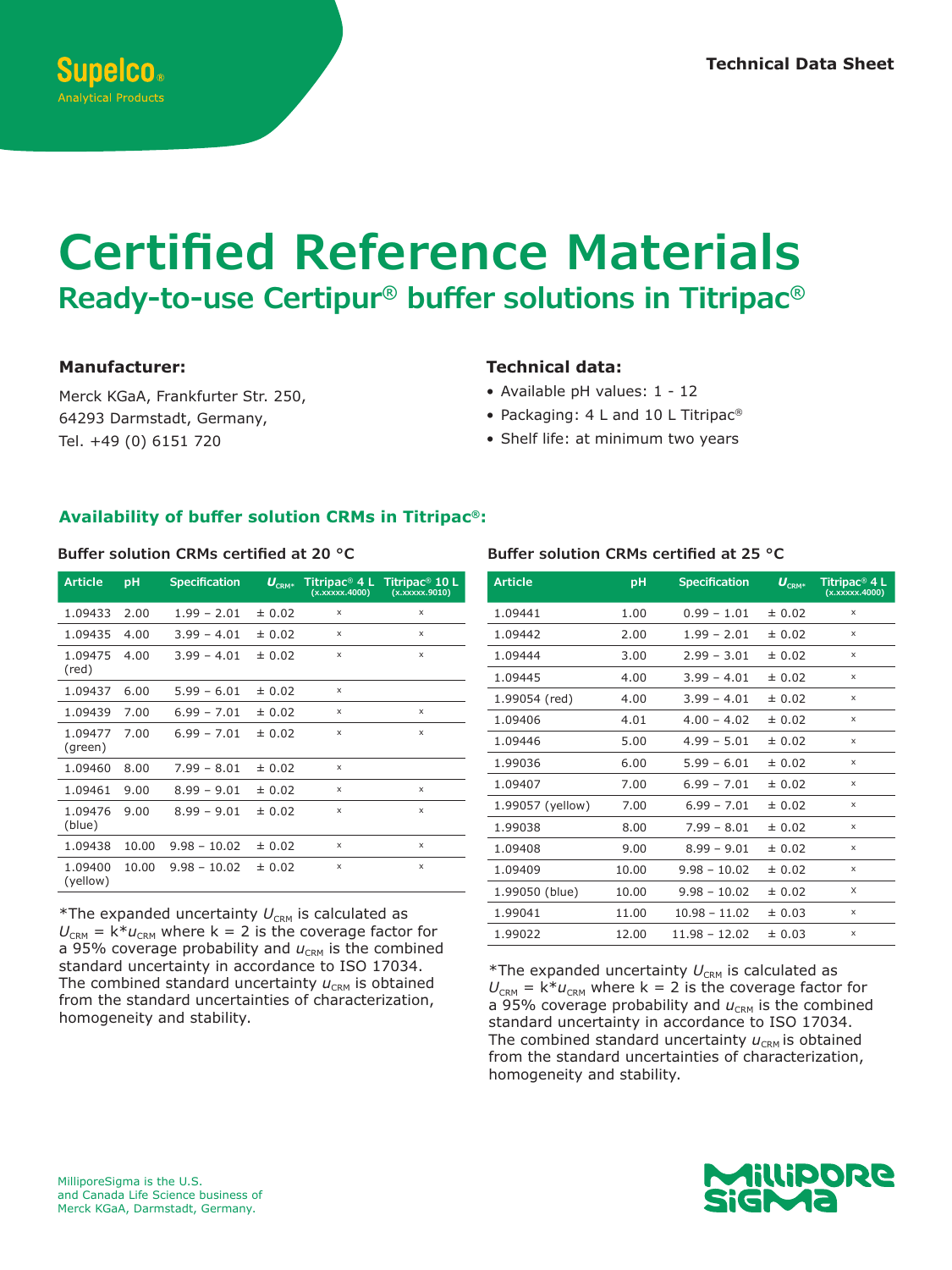#### **Application of pH buffer solution CRMs:**

The pH value of aqueous solutions is a measure of their acidic or alkaline character. The pH scale includes pH values from 0 up to 14. It is subdivided in acidic (pH values 0 up to lower than 7), neutral (pH value of 7) and alkaline (pH values higher than 7 up to 14) regions. Nowadays the pH value is typically measured by using a pH meter. A pH meter compares the measured pH value of any samples to the before carried out calibration by using buffer solution CRMs. To reach consistent results and depending on the needed accuracy it is necessary to calibrate the instrument per working day. It is recommended to take at least three commercially available buffer solution CRMs for calibration. The expected pH value of the following sample measurement should be within the range of the lower and upper selected buffer solution during instrument calibration.

#### **References:**

Certipur® buffer solution CRMs are prepared gravimetrically from high purity salts, acids and bases diluted in high purity water. The pH-value is measured with a combined glass electrode after 5-point-calibration according to DIN 19268 with reference buffer solutions according to DIN 19266, IUPAC, NIST, Ph.Eur. and USP.





#### **Stability of buffer solution CRMs in Titripac®:**

The stability of Ready-to-Use Certipur® pH Buffer solutions in Titripac® were tested under daily routine conditions. Every 3- or 6- months, the pH value was measured with a combined glass electrode after 5-point-calibration according to DIN 19268 with reference buffer solutions according to DIN 19266, IUPAC, NIST, Ph.Eur. and USP.

The following diagrams show the measured pH values of the mentioned buffer solution CRMs in the available Titripac® over the shelf life of each product. All products are stable in the available packaging as shown below.







**Buffer solution pH 3.00 in 4 L-Titripac® Buffer solution pH 3.00 in 4l-Titripac**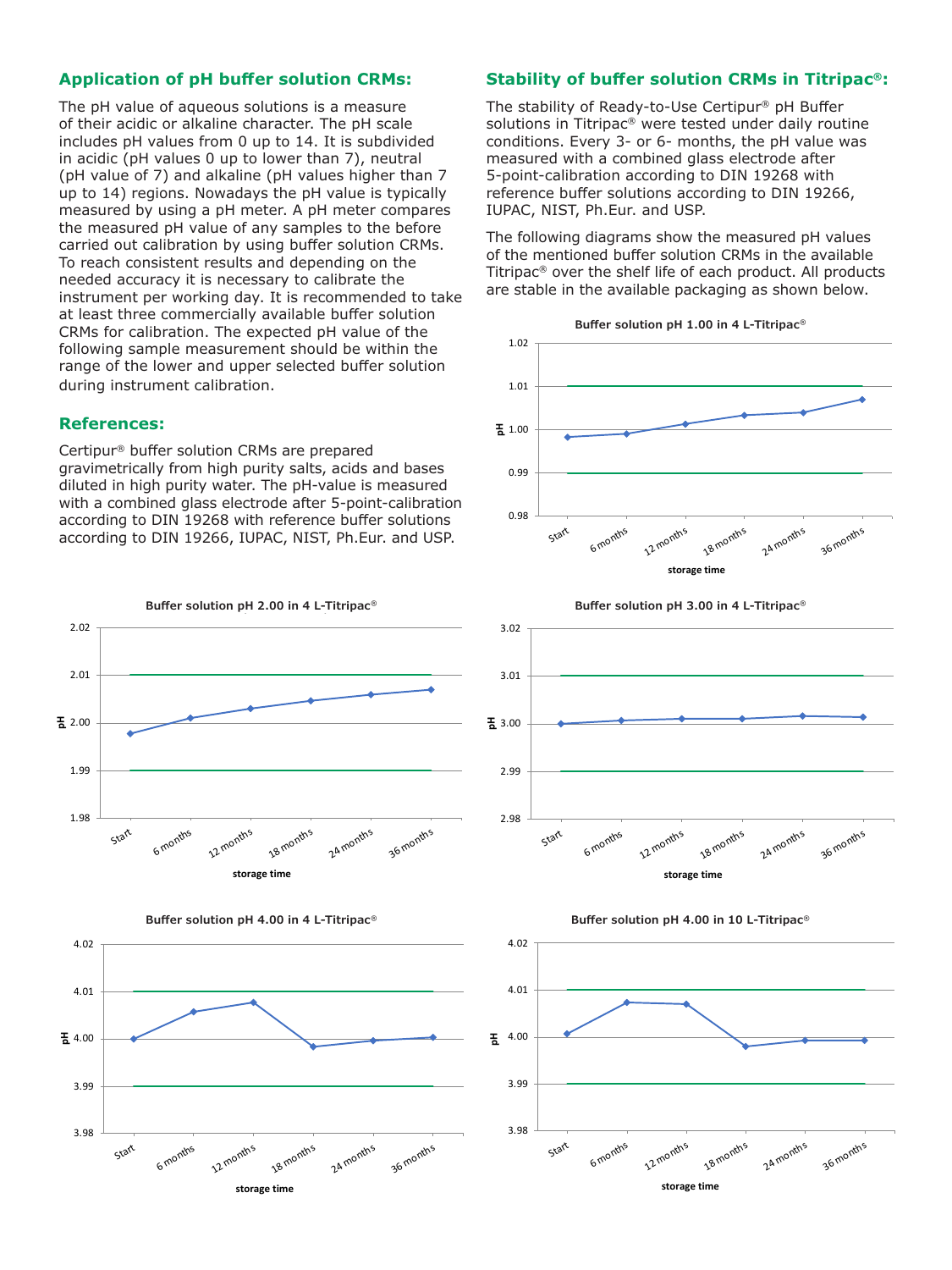